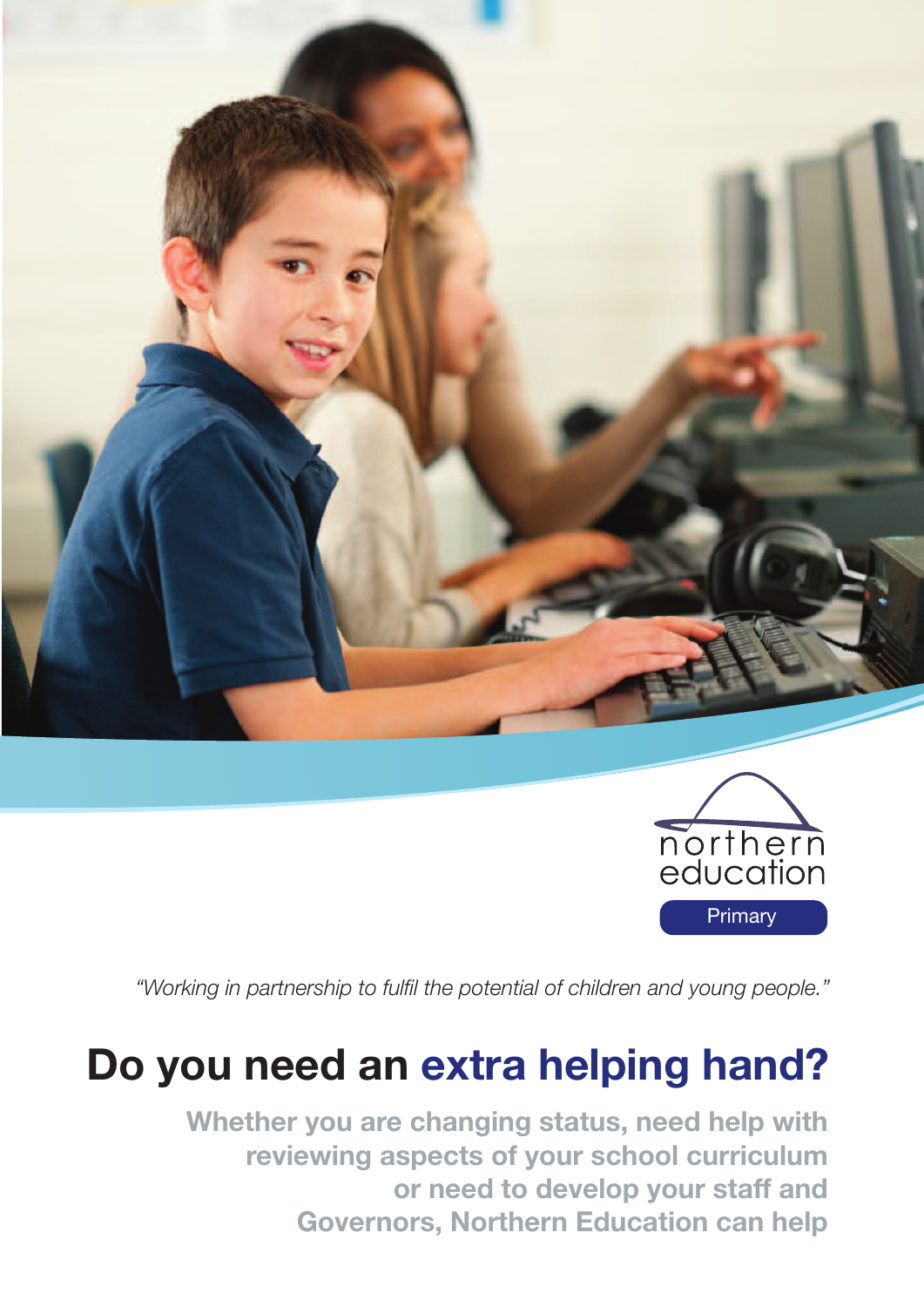

### **Change of Status**

Are you considering a change to Federation, Trust, Teaching School or Academy School Conversion? If so Northern Education can help you through all stages of the process with comprehensive advice and support. Any change in status requires the services of a range of professionals outside of the teaching profession. We can provide those people to guide you through and deliver high quality services.

### **Reviews**

Do you want an aspect of provision reviewed or the whole school? We can help. We can meet your needs with a team of primary professionals with skills in reviewing, self evaluation and inspection processes. Whatever your requirements are we can customise support to meet them. Our reviews will be structured to ensure they are developmental for school staff. If needed, the rigour of the Ofsted framework can be applied to evaluate school performance and support self evaluation. We can facilitate and review partnership work, forge development opportunities and support sustainable effective management. We can support you in building coalitions of common purpose with multiagency teams, the business sector and 3rd sector organisations to add more capacity and added value.

### **Brokered Services**

Our range of brokered support services can be of enormous benefit to you. They are designed to support the smooth, efficient and effective running of your school to ensure all systems are in peak condition. This support is provided by experts in their own fields with a wealth of experience and knowledge.

### **Leadership**

We are dedicated to helping leaders become highly effective and efficient throughout their schools. We will work with you to ensure effective teaching and learning is taking place and behaviour for learning is positive. Our Primary Associates have outstanding records as leaders themselves and all have worked in a variety of contexts and can demonstrate their significant impact on a range of schools. We have a nationally recognised expertise in 'supportive intervention.' Working with school leaders and leadership team members, including Governors, we identify the most appropriate strategies and systems to improve performance. We offer executive coaching and support to develop effective Governance in world class organisations. Can we help you?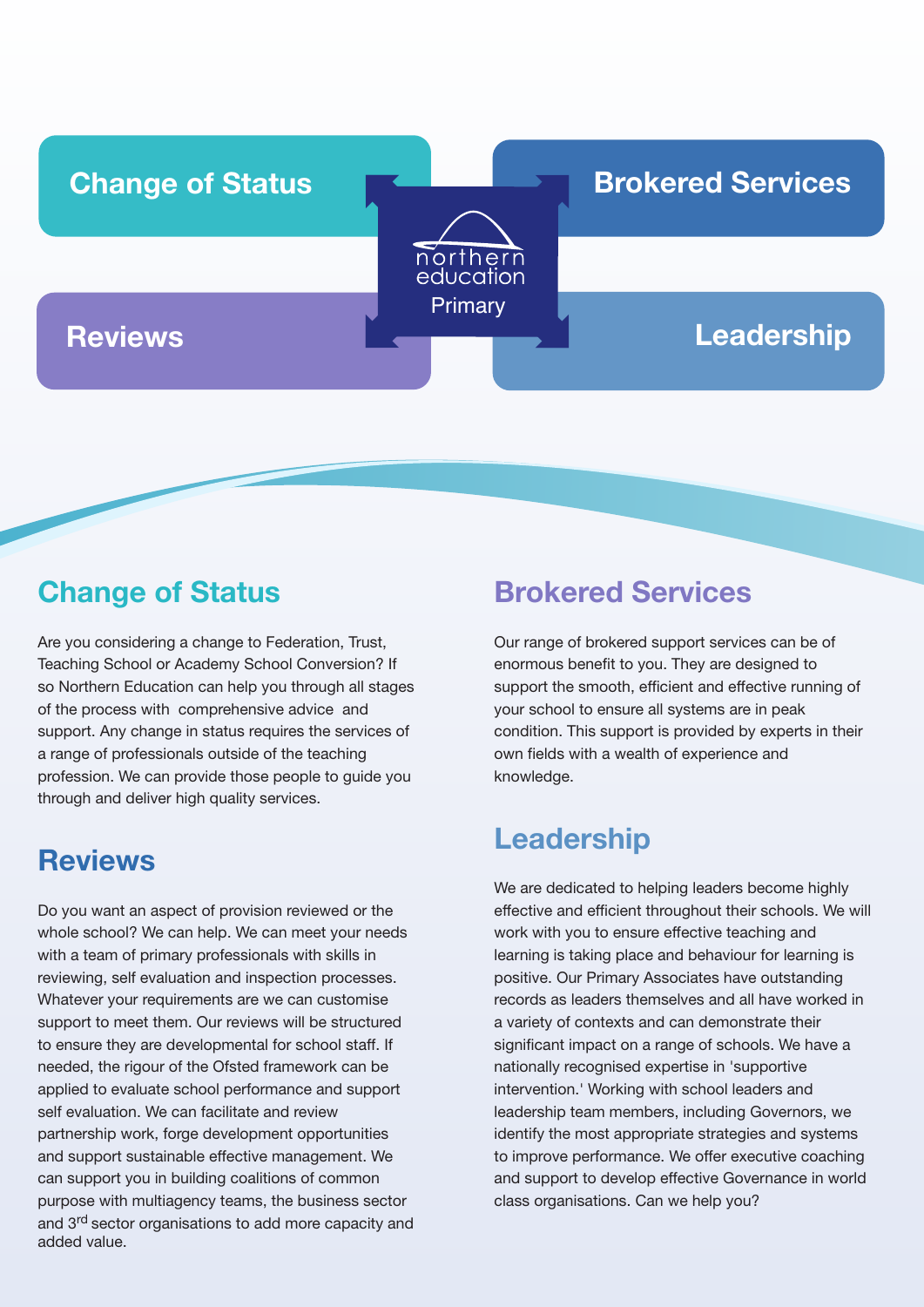### **Bespoke Quality Educational Support for Your School**

#### **If you are interested in Primary support from Northern Education we will provide:**

- A single point of contact for organising your support and a swift response to your requests
- An initial consultation to clearly define your needs and ensure we deliver the appropriate quality support
- The support to achieve the outcome you need and select with you the bespoke programme for your school(s) within budget and time frame

#### **Our Guarantee to you**

We will apply our professional expertise to ensure that Northern Education services are:

- Relevant to the needs of your school(s)
- Allied to your educational priorities
- Quality assured by Northern Education, including due diligence
- Working to an agreed code of conduct
- Providing a highly competitive quotation and keeping within budget
- **■** Exercising sensitivity in delivering the outcomes you wish for
- **I** Delivering on time.

#### **Northern Education**

Northern Education was formed in 2000. We are a leading company dedicated to supporting improvements in services to children and young people by working with leading professionals in schools. What makes us different is our relationships - we work with you as partners to support you to achieve your immediate needs and your long term goals. We have worked with a wide variety of primary schools for many years and across local authorities.